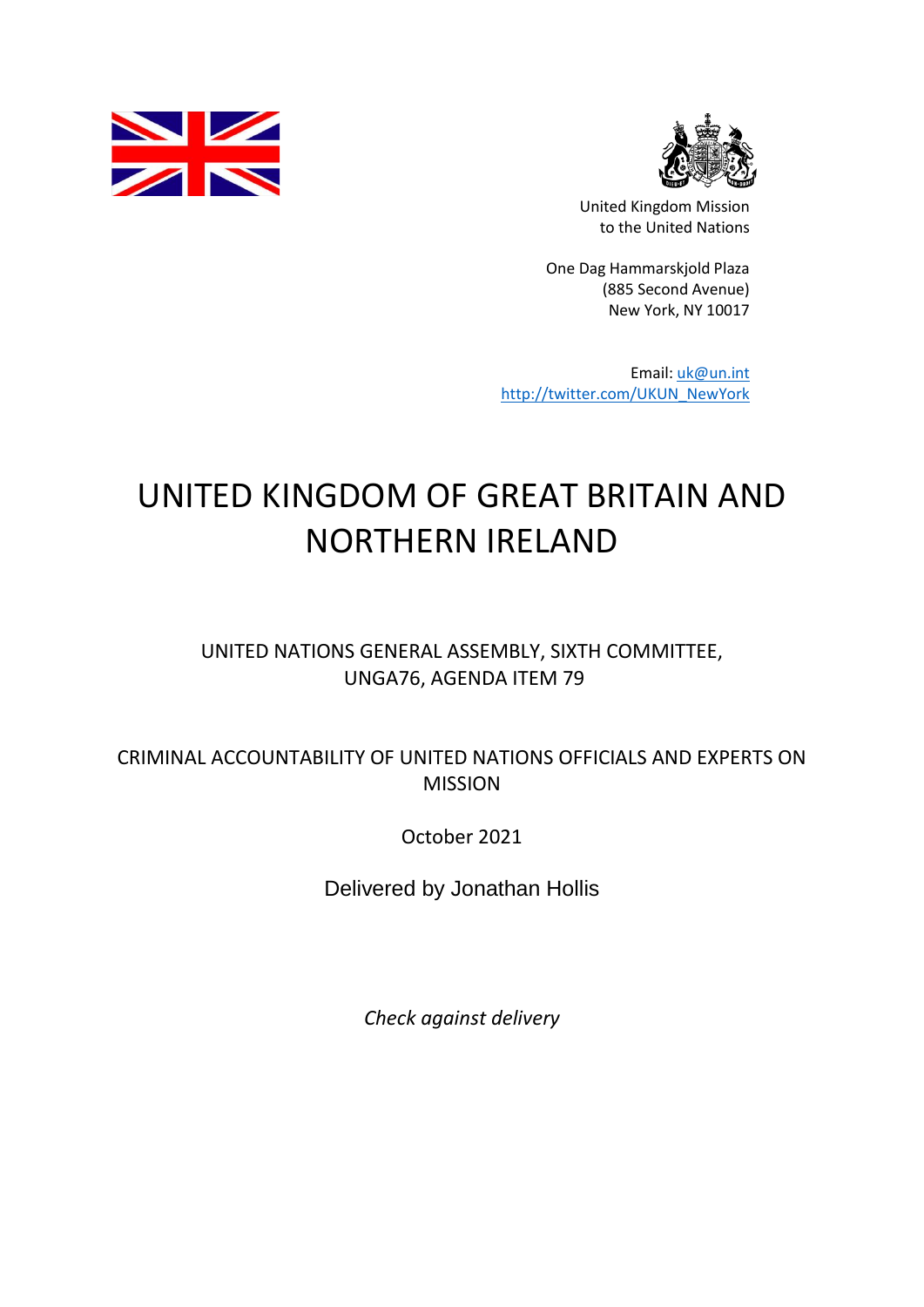Chair, thank you for convening today's important discussion.

I would like to start by thanking the Secretary-General for his reports on the criminal accountability of United Nations officials and experts on mission and for his commitment to tackling impunity. The United Kingdom fully supports his efforts, leadership, and zero-tolerance policy on sexual exploitation and abuse. Action must be strong, visible and across the whole United Nations system.

Tackling impunity and promoting accountability, particularly in relation to sexual exploitation and abuse, remains a top priority for the United Kingdom. Our goal is to raise standards, ensure justice is fair and respond sensitively but robustly when harm or allegations of harm occur. Last month's report of the Independent Commission on the review of sexual exploitation and abuse cases and World Health Organisation staff during the tenth Ebola outbreak in the Democratic Republic of Congo exposed wide-scale abuse and wrongdoing. It is a timely reminder of the need for robust action to prevent and tackle such incidents and ensure accountability.

Chair,

Prevention, enforcement and remedial action – alongside a victim and survivor centred approach - set the foundations for the zero-tolerance policy. First, there must be comprehensive training and thorough vetting to prevent crimes. Second, Member States should undertake timely criminal investigations and consider strongly legislative reform, as required. And finally, we must all prioritise the rights and dignity of victims, survivors and whistleblowers.

We have come a long way in tackling these challenges, and the United Kingdom applauds the work of the United Nations Special Coordinator on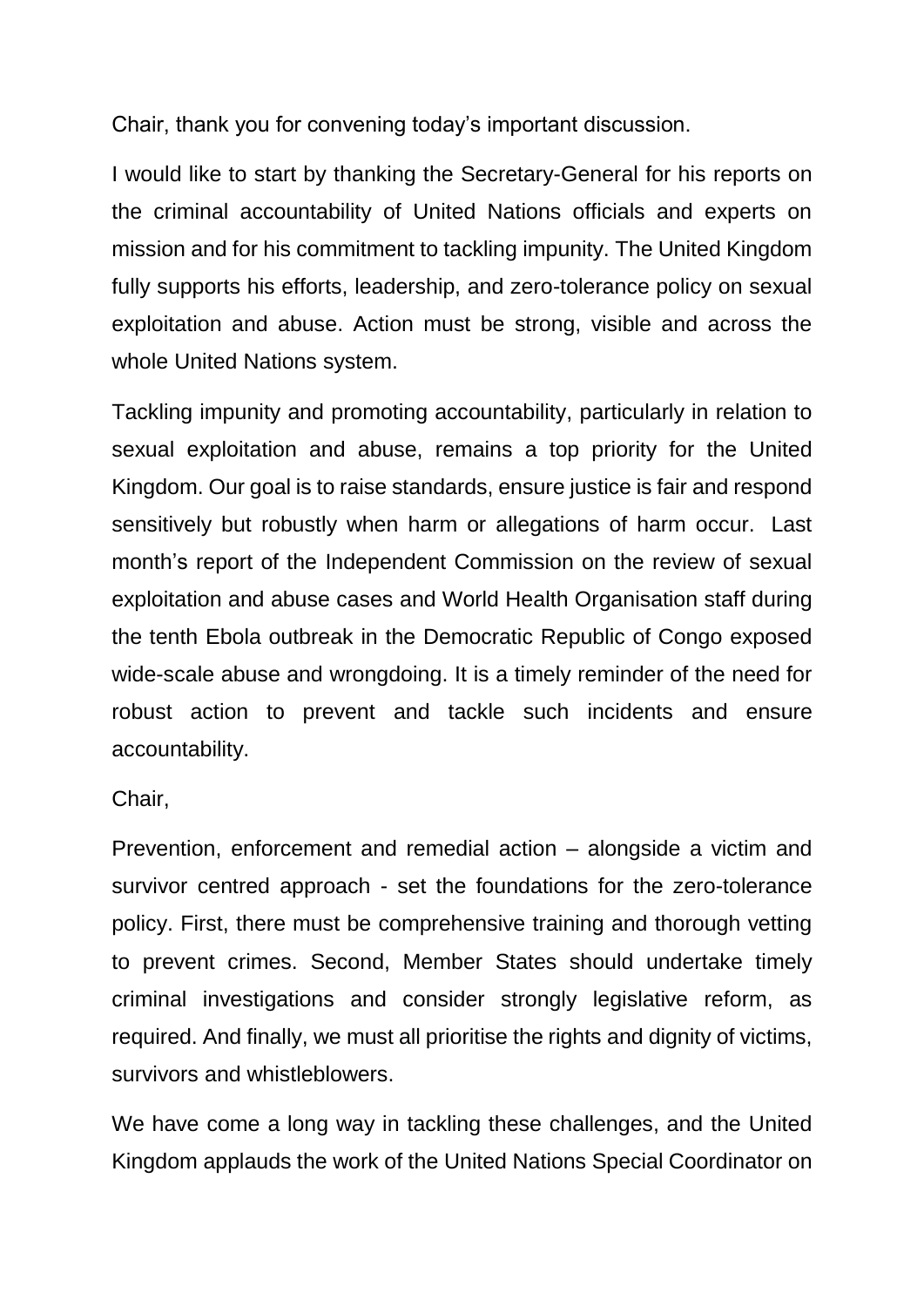improving the United Nation's response to sexual exploitation and abuse, and the work of the Victims Rights' Advocate in ensuring the rights of victims, their experiences, and their needs are at the forefront of the United Nations fight against sexual exploitation and abuse.

But colleagues, sadly incidents of sexual exploitation and abuse continue to take place. And they continue to take place, in part, because individuals think they can act with impunity. They must know that if crimes are committed, the United Nations and its Member States will take action. Where there are widespread allegations, such as the situation currently confronting the World Health Organisation, there must be ownership: a recognition that there is a problem and that it is a pervasive one. Sexual exploitation and abuse undermines the work of all of us. The failure to hold individuals accountable, not only for perpetrating acts of sexual exploitation and abuse, but for failing to act when reports come to their attention, proliferates suffering among the people they are mandated to help and protect. It undermines the credibility and integrity of the United **Nations** 

We welcome the Secretary-General's commitment to implementing his strategy to prevent sexual exploitation and abuse, including prioritising strong leadership across the United Nations and ensuring immunity is waived for acts by United Nations officials and experts on mission that constitute relevant crimes. However, since the responsibility for bringing perpetrators who have committed a crime to justice rests with Member States, we encourage all States to exercise their jurisdiction to ensure these crimes are investigated and, where appropriate, perpetrators prosecuted for offences. So many of us have already committed to doing this through the Voluntary Compact. We need to turn words into action. In the UK, we have implemented new domestic legislation. Our Domestic